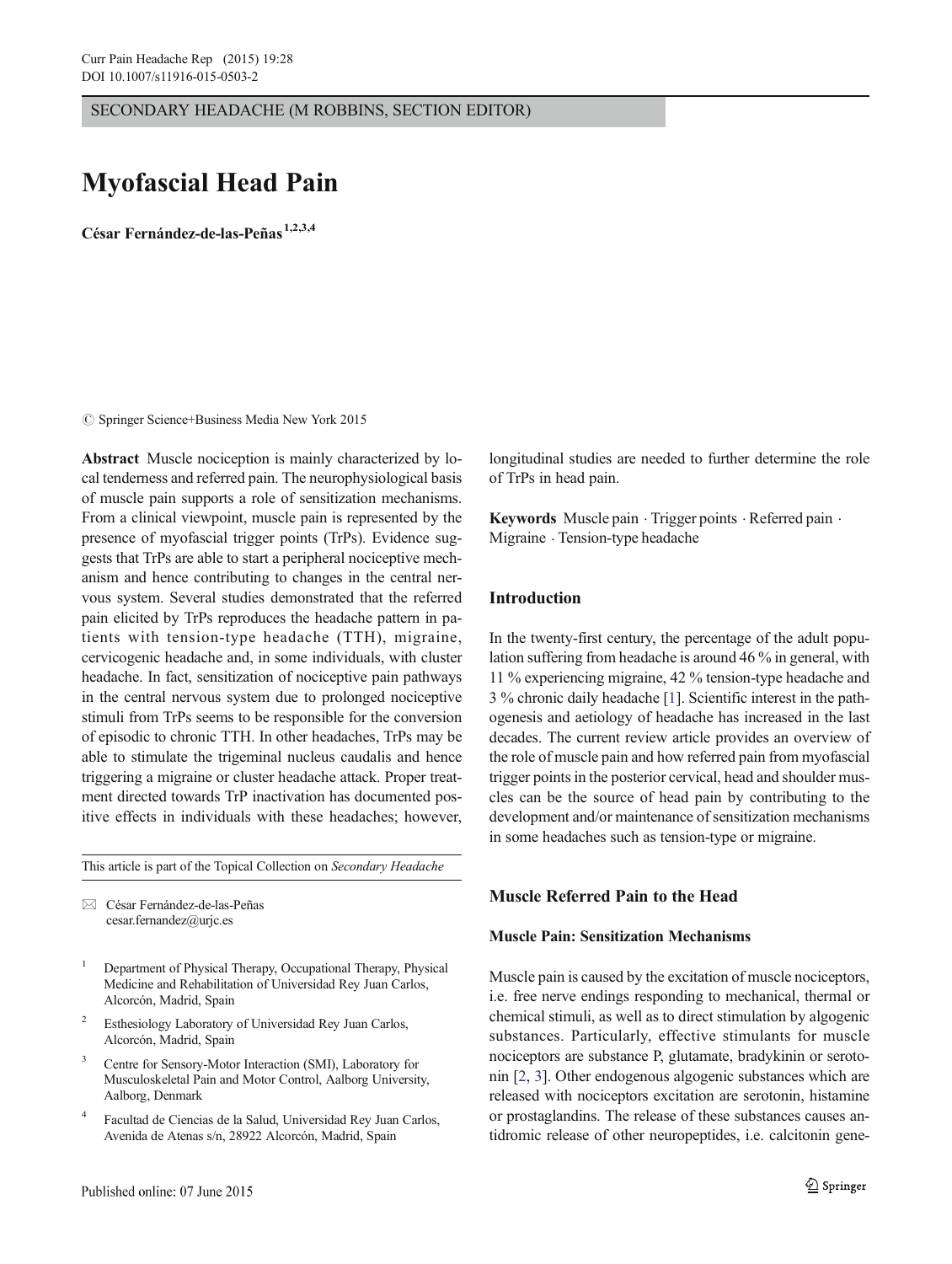related peptide, or neurokinin A from nerve endings [[4\]](#page-4-0). Under normal circumstances, the threshold for triggering nociceptive signals is high, so that a pain response is triggered by stimuli that are potentially or actually damaging to body tissues. However, the algogenic substances mentioned earlier acts as sensitizing agents that increase the excitability of muscle nociceptors. As a result, low-intensity stimuli that are normally not perceived as painful can trigger an electrical signal resulting in muscle deep and aching pain.

If the input from muscle nociceptors is long lasting, this can lead to changes in the central nervous system. It seems that sensitization of the central nervous system is induced by prolonged nociceptive inputs from the peripheral structures. In fact, nociceptive inputs from deep tissues, i.e. muscles or joints, are more effective in inducing prolonged changes in the behaviour of dorsal horn neurons than nociceptive inputs from superficial tissues, i.e. skin [[5\]](#page-4-0). During this sensitization process, dorsal horn neurons become hyper-excitable in response to noxious stimulation. Nociceptive stimuli will arrive to specific receptive field generating new receptive fields at a distance from the original within minutes, and therefore, referred pain will be developed.

# Referred Pain to the Head: Sensitization of the Trigemino-Cervical Nucleus Caudalis

One of the most relevant phenomenons that are thought to have an important role in the development of head pain is the referral of muscle pain. In fact, referred muscle pain can be perceived in any region of the body, but the size of the pain area is highly variable and is influenced by pain-induced changes in central somatosensory maps [\[6\]](#page-4-0). Several theories have been proposed for explaining muscle referred pain [\[7](#page-4-0), [8\]](#page-4-0). The most recent theories suggest that referred pain occurs at the dorsal horn level resulting from activation of otherwise quiescent axonal connections between affective nerve fibres and dorsal horn neurons activated by different mechanisms of sensitization [[7,](#page-4-0) [8\]](#page-4-0). In fact, muscle referred pain appears in seconds following stimulation of the affected tissue suggesting that the induction of neuroplastic changes related to referred pain is a rapid process.

In the context of headache, it is important to note that second dorsal horn neurons are integrated into the trigeminocervical nucleus caudalis, i.e. the convergence of trigeminal and cervical afferents onto neurons in the brainstem [\[9\]](#page-4-0). There is clinical and scientific evidence on cervical to trigeminal and trigeminal to cervical sensitization. A study provided evidence for a bi-directional effects reflecting convergence of muscle afferents from the trigeminal and upper cervical neural systems supporting this hypothesis [\[10\]](#page-4-0). Therefore, referred pain from any structure receiving nociceptive information on the trigemino-cervical nucleus caudalis can refer pain to the head.

## Myofascial Trigger Points

## Definition

Muscle referred pain is clinically expressed as myofascial trigger points (TrPs). The most commonly accepted definition states that a TrP is a hypersensitive spot within a taut band of a skeletal muscle that is painful on mechanical stimulation and causes a referred pain that is perceived distant from the spot [\[11\]](#page-4-0). From a clinical point of view, we distinguish active and latent TrPs. Active TrPs are those in which local and referred pain reproduce sensory or motor symptoms reported by the patient, and the pain is recognized by the patient as a usual or familiar pain. Latent TrPs are those in which local and referred pain do not reproduce any symptom familiar or usual for the individual [[11](#page-4-0)]. For instance, in a patient with headache, the referred pain evoked by active TrPs should reproduce, at least, part of the pain pattern that they experience during their headache attacks. Both types of TrPs exhibit similar physical findings on examination. The difference is that latent TrPs do not reproduce spontaneous sensory symptoms. Nevertheless, both active and latent TrPs provoke motor dysfunctions, e.g. weakness, inhibition, increased motor irritability, muscle imbalance and altered motor recruitment [\[12](#page-4-0)•, [13](#page-5-0)•].

TrP diagnosis is mainly based on clinical manual examination and requires adequate manual skills, training and clinical practice to develop a high degree of reliability. There are some signs and symptoms that may be used for TrP diagnosis: (a) presence of a palpable taut band in a skeletal muscle when accessible to palpation; (b) presence of a hypersensitive spot in the taut band; (c) palpable local twitch response on snapping palpation (or needling) of the spot and (d) referred pain elicited by stimulation or palpation of the hyperirritable spot [\[11\]](#page-4-0).

## Trigger Points and Sensitization of Central Pathways

One question that has increased the interesting in the etiologic role of muscle tissues in headaches is as follows: assuming that the liberation of endogenous algogenic substances provokes the sensitization of nociceptors and the resulting processes that lead to central sensitization, which mechanisms cause the liberation of the algogenic substances? The current section will briefly discuss current evidence suggesting a relationship between TrP and these sensitization mechanisms.

At the molecular and biomechanical levels, microdialysis studies have shown that the concentrations of bradykinin, substance P, tumour necrosis factor-α, interleukin-1β, serotonin and norepinephrine were significantly higher near the active TrP [\[14\]](#page-5-0) and in distant regions [\[15\]](#page-5-0). As outlined in the beginning of this article, bradykinin is a potent stimulator of prostaglandin synthesis, and the release of these substances contributes to a decrease in the pain thresholds, promoting the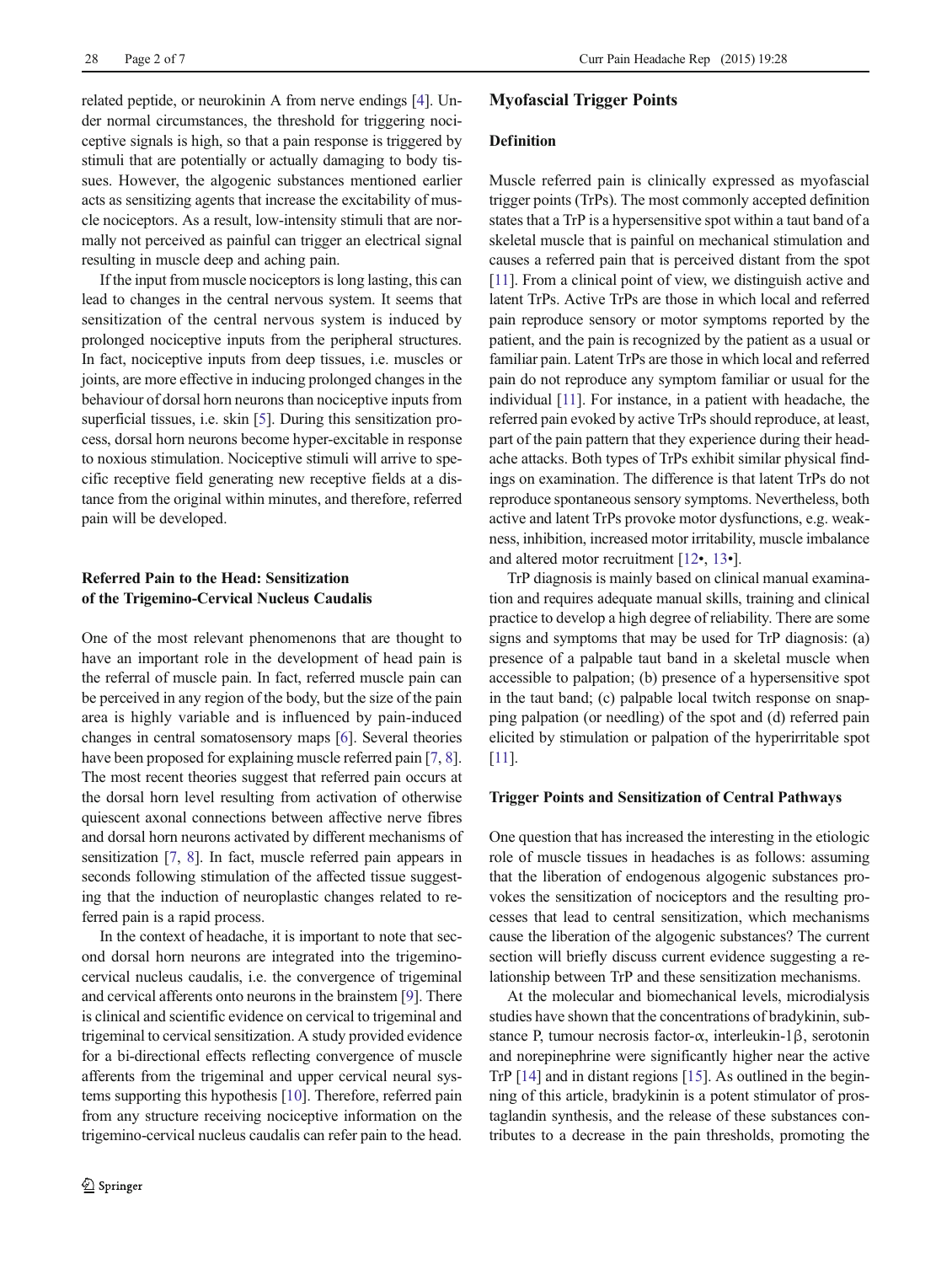cycle of peripheral sensitization. A more recent animal rabbit study confirmed the presence of increased concentrations of β-endorphin, substance P, tumour necrosis factor-α, cyclooxygenase-2, hypoxia-inducible factor 1-alpha, inducible nitric oxide synthase and vascular endothelial growth factor in the TrP [\[16](#page-5-0)••]. The higher release of algogenic substances and chemical mediators at active TrPs supports the presence of nociceptive hypersensitivity in TrP areas [\[14,](#page-5-0) [15](#page-5-0), [16](#page-5-0)••]. There is additional evidence supporting that active TrPs represent focus of peripheral sensitization since they are able to sensitize both nociceptive  $(C)$  and non-nociceptive  $(A\delta)$  nerve endings [\[17\]](#page-5-0) and also non-nociceptive myelinated fibres [[18\]](#page-5-0).

More importantly, emerging research suggests a physiological link between TrPs and the phenomenon of central sensitization, although the causal relationship and mechanisms are still unclear. It has been found that spinal cord connections of TrPs are more effective in inducing neuroplastic changes in the dorsal horn neuron than non-TrPs [\[19\]](#page-5-0) and that mechanical stimulation of TrPs provoke pressure hypersensitivity in both segmental-related muscles [[20\]](#page-5-0) and extra-segmental [[21\]](#page-5-0) tissues by inducing central sensitization. Further, imaging studies have demonstrated that active TrP pain is, at least partially, processed at supra-spinal levels since TrP hyperalgesia is processed in various brain areas as enhanced somatosensory activity was observed in the primary and secondary somatosensory cortex, inferior parietal, mid-insula and limbic system [\[22\]](#page-5-0).

All these factors could play a relevant role in developing chronification in headaches. For instance, the presence of multiple TrPs (spatial summation) or the presence of active TrP during prolonged periods of time (temporal summation) may sensitize spinal cord and supra-spinal structures by continued nociceptive afferent barrage into the central nervous system.

## Trigger Points in Tension-Type Headache

#### Epidemiological Studies

Current research into the pathogenesis of tension-type headache (TTH) focused on the role of muscles and pain processing impairments [[23\]](#page-5-0). It is becoming increasingly clear that this headache has a muscular origin and that peripheral as well as central nervous system factors play a crucial role in its development and chronification [\[24](#page-5-0)•].

There is scarce evidence before 2000 about the association between TrPs and TTH. Marcus et al. reported that patients with TTH had a greater number of either active or latent TrPs than healthy controls; however, this study did not specify in which muscles TrPs were most frequently found [[25\]](#page-5-0). A series of blinded-controlled clinical studies had demonstrated that active TrPs are extremely prevalent in subjects with episodic or chronic TTH. These studies observed that the referred pain elicited by TrPs in the neck/shoulder and head musculature including suboccipital [[26](#page-5-0)], upper trapezius [[27\]](#page-5-0), sternocleidomastoid [\[28](#page-5-0)] and temporalis [\[29](#page-5-0)] muscles and extra-ocular muscles such as the superior oblique [\[30](#page-5-0)] and lateral rectus [[31\]](#page-5-0) reproduced the headache pattern (i.e. active TrPs) in patients with chronic TTH. In these studies, the referred pain elicited by these muscles was recognized by the patients as their usually headache pain pattern. In fact, in most of the patients, the referred pain elicited by these active TrPs was able to completely reproduce the headache pattern, similarly what has been found in women with fibromyalgia syndrome [\[32,](#page-5-0) [33\]](#page-5-0) In addition, the presence of active TrPs in these muscles was associated with headaches of greater intensity, frequency and duration of the headache [[26](#page-5-0)–[29](#page-5-0)] and also to greater pressure hypersensitivity [\[34](#page-5-0)]. Given that temporal summation of pain is centrally mediated, a temporal integration of nociceptive signals from active TrPs by central neurons can contribute to sensitization of central pathways seen in chronic TTH.

Additionally, active TrPs in the same musculature have been also reported in episodic TTH as well [\[35,](#page-5-0) [36](#page-5-0)] but less frequently than in the chronic form. This finding was confirmed in another study where active TrPs were more prevalent in patients with chronic TTH than in those with episodic TTH [[37](#page-5-0)]. The presence of active TrPs in patients with episodic TTH would not support the hypothesis that active TrPs are always consequence of central sensitization, since sensitization of the central nervous system is not as common in episodic TTH as it is in chronic TTH [[38](#page-5-0)••].

It is interesting to note that active TrPs are also present in children with TTH. A case series of nine 13-year-old girls with TTH suggested that TrPs play an important role in at least a subgroup of children with TTH [\[39](#page-5-0)]. In a posterior blindedcontrolled study, we observed that children with chronic TTH exhibited active TrPs in the same muscles than adults such as suboccipital, temporalis, upper trapezius and sternocleidomastoid [\[40](#page-5-0)]. In fact, Alonso-Blanco et al. showed that the referred pain elicited from active TrPs shared similar pain patterns as spontaneous headache in adults and children, but slightly differences in TrP prevalence and location of the referred pain areas could be observed between adults and children [\[41\]](#page-5-0).

Current evidence would suggest a relevant role of TrPs in the pathogenesis of TTH and the relevance of early treatment of active TrPs in this population. In fact, a recent review concluded that TrPs, in combination with other musculoskeletal impairments, inform about TTH pathophysiology, diagnosis and interdisciplinary patient care [\[42](#page-5-0)••]. Nevertheless, we should recognize that all these studies have a cross-sectional design, so cause and effect relationships cannot be inferred. Unfortunately, no longitudinal study has currently determined the role of active TrPs in the development or chronification of TTH. Future studies should longitudinally investigate the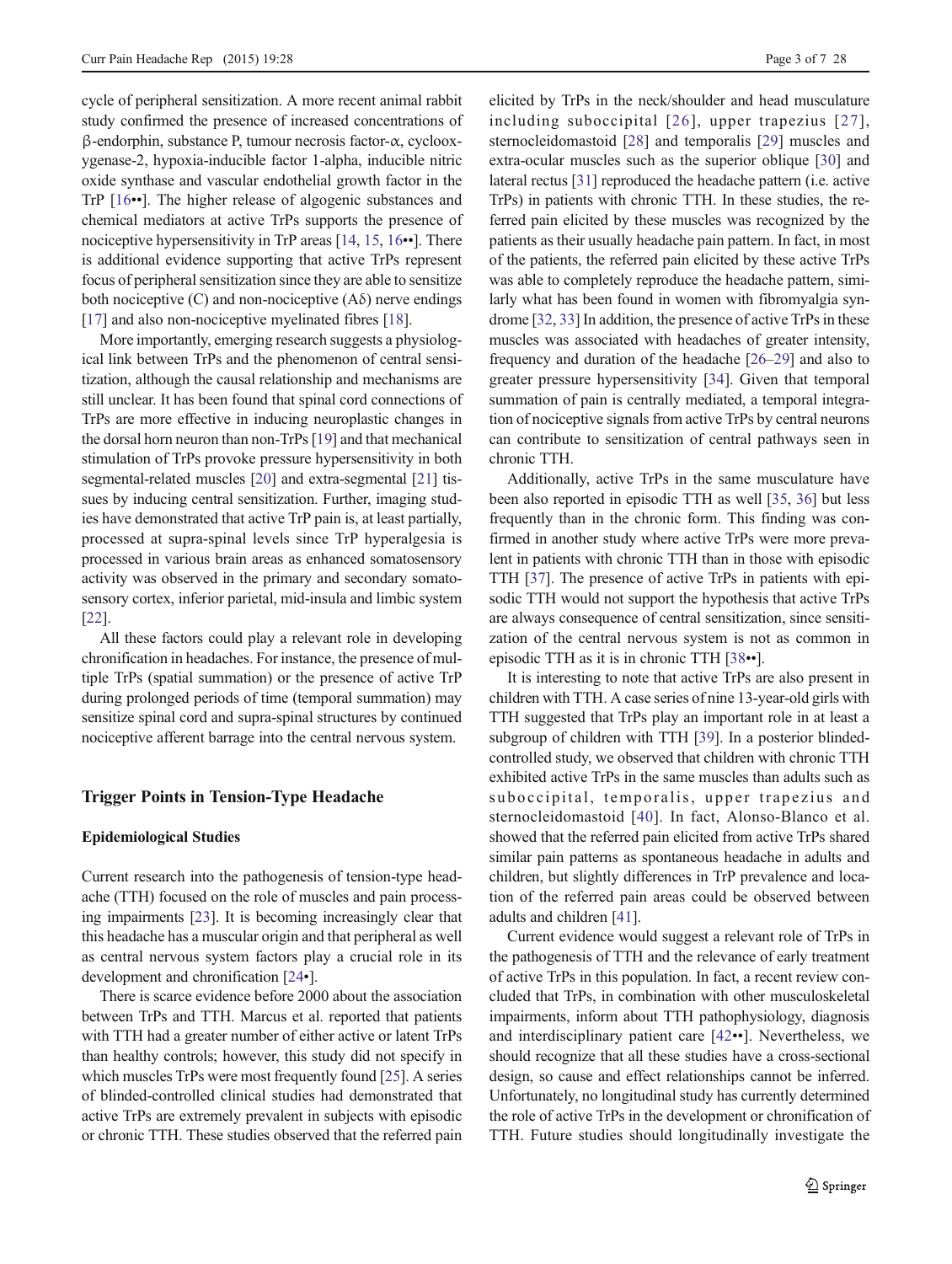development of active TrP during time to further confirm their participation in the aetiology of TTH.

# TrPs as Cause of Headache: a Pain Model for Tension-Type Headache

Combining clinical and basic scientific evidence on TTH, a pain model for this headache was formulated [\[43\]](#page-5-0). This pain model combined the theoretical peripheral sensitization by active TrPs and central sensitization mechanisms. Accordingly to this model, active TrPs located in muscles innervated by the upper cervical segments (C1–C3) and the trigeminal nerve can be responsible for peripheral nociception. This nociception, if prolonged in time, will represent a continuous afferent barrage to the trigeminal nucleus caudalis, which will sensitize the central nervous system. In predisposed subjects, nociception induced by active TrPs, if prolonged, may lead to sensitization of the central nervous system, which may in turn contribute to the persistence, amplification and spreading pain and the conversion from episodic to chronic TTH. Accordingly to the model proposed by our research group, the referred pain elicited by TrPs would be one of the main causes (but not the only one) of the headache experienced by patients with TTH [\[43](#page-5-0)]. Nevertheless, this updated model needs future studies for further confirmation and verification.

## Interventional Studies

To determine the potential role of TrPs in the aetiology of TTH, treatment studies should offer an effective treatment of this condition; however, few studies have explored the effects of TrP management in TTH. A pilot study found that a massage programme targeted at inactivating TrPs was effective for reducing headache pain and disability in TTH; however, this study did not include a control group [\[44\]](#page-5-0). The same authors have recently conducted the only randomized controlled trial related to TrP management in patients with TTH. This study observed that the application of TrP release massage focused on the cervical musculature was effective for reducing headache frequency; however, these authors also observed a placebo effect [\[45](#page-5-0)••]. Another controlled study found that application of positional release manual therapy on active TrPs was effective for reducing the frequency and duration of the headache and medication intake [[46\]](#page-5-0). Nevertheless, it has been proposed that not all patients will respond positively to the same therapy. Two clinical prediction rules tried to identify those women with TTH who most likely would experience short-term favourable outcomes after active TrP manual therapy; however, no control group was again included [[47](#page-5-0), [48\]](#page-6-0). The preliminary results for these studies suggest that the presence of active TrP in the neck and shoulder muscles and a

lower degree of central sensitization are clinical features of those patients who responded more quickly to manual therapy targeted at inactivating TrPs [\[47,](#page-5-0) [48\]](#page-6-0).

Other therapeutic options such as injections or dry needling have been also used for inactivating TrPs in patients with headache. Venâncio et al. found that TrP dry needling was equally effective for decreasing headache and for the use of rescue medication than lidocaine or corticoid injections [[49](#page-6-0)]. These results are similar to those also observed after the application of botulinum toxin A injections over active TrP in individuals with TTH [[50](#page-6-0), [51](#page-6-0)]. Nevertheless, a recent systematic review concluded that although the literature suggests that TrP dry needling may be a useful addition to conventional physiotherapy in headaches, further research with a stronger methodological design is required [[52](#page-6-0)••].

## Trigger Points in Migraine

#### Epidemiological Studies

It is clear that migraine headache is related to dysfunctional changes in the brainstem; however, peripheral nociceptive inputs from active TrP may act as a migraine trigger in many patients. A link between pain generators of neck, head and shoulder muscles and migraine may be the activation of the trigeminal nerve nucleus caudalis and hence the activation of the trigemino-vascular system. In such instance, TrPs located in any muscle innervated by the trigeminal nerve or the upper cervical nerves may be considered as "irritative thorns" that can precipitate, perpetuate or aggravate migraine attacks. Obviously, other triggers also exist for migraine.

TrPs have been also found in individuals with migraine. Again, some studies showed that patients with migraine exhibited active TrPs in the same musculature than TTH including the upper trapezius, sternocleidomastoid, temporalis and ocular superior oblique muscles [[53,](#page-6-0) [54](#page-6-0)]. In fact, active TrPs were located only ipsi-lateral to migraine attacks as compared to the non-symptomatic side. Another study of 92 individual with bilateral migraine showed that 94 % exhibited TrPs in the temporalis and suboccipital muscles [[55\]](#page-6-0). Further, the number of TrPs was related to the frequency of migraine and the duration of the disease [[55\]](#page-6-0). An important topic is that the referred pain from active TrPs reproduced the pain features of migraine attacks, although patients were headache free when examined, supporting that neck muscles can be a potential trigger factor. A more recent study confirmed the presence of active TrPs in patients with episodic migraine in the upper trapezius and sternocleidomastoid muscles [[56](#page-6-0)].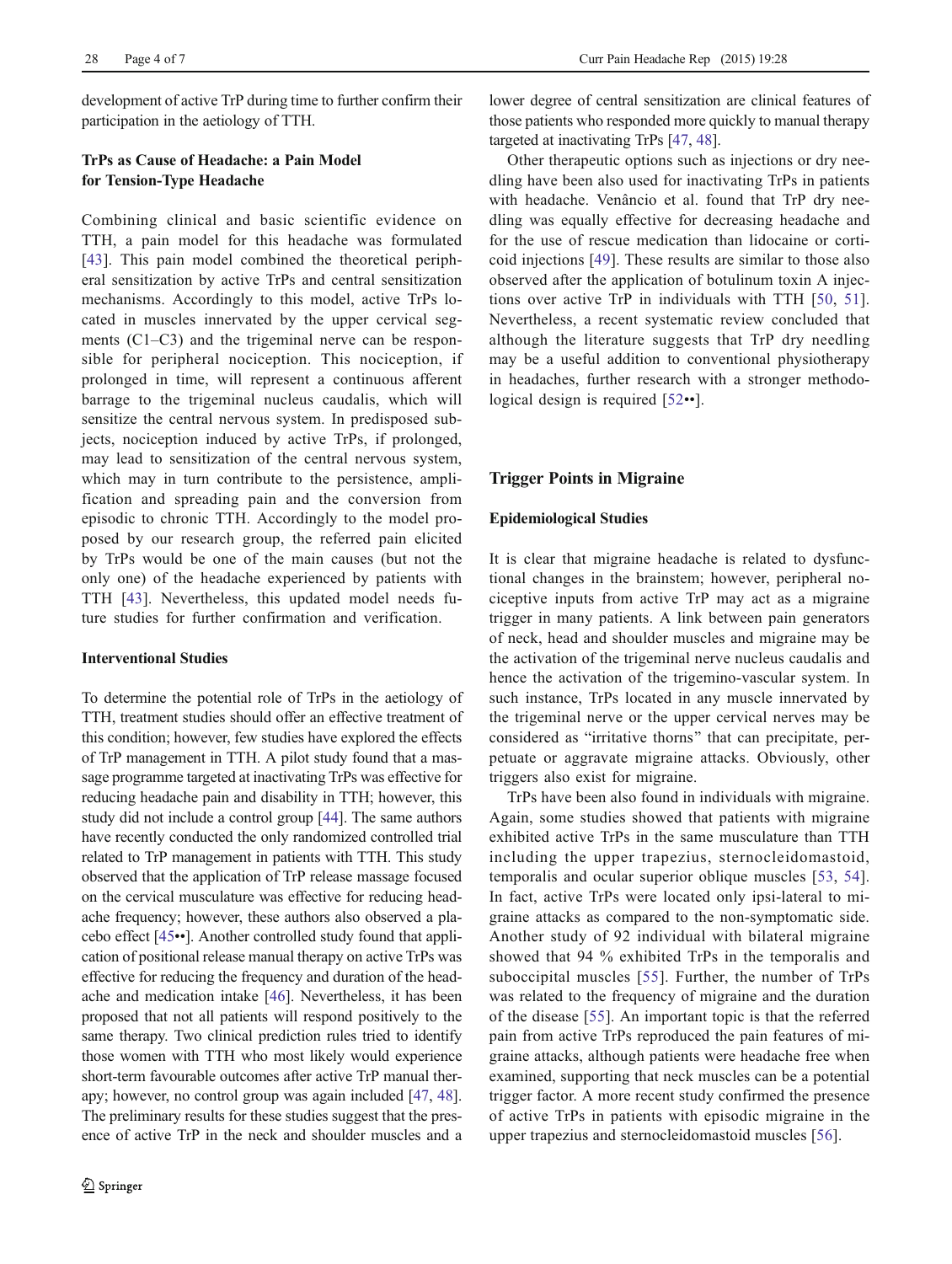<span id="page-4-0"></span>Nevertheless, unlike in TTH, it is more conceivable that active TrPs are a potential trigger factor precipitating migraine attacks in some patients, rather than a causative factor of the headache.

## Interventional Studies

Similarly than with TTH, evidence supporting a potential role of TrPs in migraine comes from the resolution of migraine by treating TrPs with lidocaine injections [[57,](#page-6-0) [58](#page-6-0)]. In addition, inactivation of active TrPs in migraine patients not only reduced the electrical pain thresholds in the head but also reduced the number of migraine attacks [[59](#page-6-0)]. Finally, the same group also reported that TrP injection with ropivacaine (10 mg) was effective for reducing the frequency and intensity of migraine [[60\]](#page-6-0).

## Trigger Points in Other Headaches

Although TTH and migraine represent the headaches where active TrPs probably are more prevalent, TrPs have been also observed in cervicogenic and cluster headaches. An old study found in a small cohort of 11 patients with cervicogenic headache that all patients showed at least three TrPs on the symptomatic side, especially in the sternocleidomastoid and temporalis muscles [\[61](#page-6-0)]. Further, patients who were treated exhibited significant decreases in their headache frequency and intensity, which supports the role of TrPs in pain perception in this headache. Roth et al. described a case report where TrPs from the sternocleidomastoid muscle mimicked this headache [[62](#page-6-0)]. A recent study has shown that manual treatment of active TrPs is effective for the management of cervicogenic headache [\[63](#page-6-0)•]. However, it is possible that not all patients with this headache exhibit TrPs, and they may represent a specific subgroup.

Finally, only one study reported the presence of active TrPs in patients with cluster headache [[64\]](#page-6-0). All patients showed active TrPs reproducing their headache. In this case series, TrP injections were effective in approximately 80 % of the individuals. The authors suggested that, in some patients, TrPs may also trigger cluster headaches [[64](#page-6-0)].

# Conclusion

Current evidence clearly shows that muscle referred pain elicited by TrPs can play a relevant role in headaches, particularly TTH and migraine. Most of the studies have a transversal design, so cause and effect relationships should not be inferred. Therapeutic strategies targeting active TrPs have reported promising results in the management of these headaches, but high quality trials are now required to clarify the etiologic role of muscle referred pain in head pain.

#### Compliance with Ethics Guidelines

Conflict of Interest César Fernández-de-las-Peñas declares no potential conflicts of interest.

Human and Animal Rights and Informed Consent This article does not contain any studies with human or animal subjects performed by any of the authors.

#### References

Papers of particular interest, published recently, have been highlighted as:

- Of importance
- •• Of major importance
- 1. Stovner LJ, Hagen K, Jensen R, Katsarava Z, Lipton R, Scher A, et al. The global burden of headache: a documentation of headache prevalence and disability worldwide. Cephalalgia. 2007;27:193– 210.
- 2. Babenko V, Graven-Nielsen T, Svenson P, Drewes MA, Jensen TS, Arendt-Nielsen L. Experimental human muscle pain and muscular hyperalgesia induced by combinations of serotonin and bradykinin. Pain. 1999;82:1–8.
- 3. Mork H, Ashina M, Bendtsen L, Olesen J, Jensen R. Experimental muscle pain and tenderness following infusion of endogenous substances in humans. Eur J Pain. 2003;7:145–53.
- 4. Mense S, Gerwin RD. Muscle pain: understanding the mechanisms. Berlin: Springer; 2010.
- 5. Wall PD, Woolf CJ. Muscle but not cutaneous C-afferent input produces prolonged increases in the excitability of the flexion reflex in the rat. J Physiol. 1984;356:443–58.
- 6. Gandevia SC, Phegan C. Perceptual distortions of the human body image produced by local anaesthesia, pain and cutaneous stimulation. J Physiol. 1999;15:609–16.
- 7. Arendt-Nielsen L, Ge HY. Patho-physiology of referred muscle pain. In: Fernández-de-las-Peñas C, Arendt-Nielsen L, Gerwin RD, editors. Tension type and cervicogenic headache: patho-physiology, diagnosis and treatment. Boston: Jones & Bartlett Publishers; 2009. p. 51–9.
- 8. Graven-Nielsen T. Fundamental of muscle pain: referred pain and deep tissue hyperalgesia. Scand J Rheumatol. 2006;122:1–43.
- 9. Goadsby PJ, Bartsch T. The anatomy and physiology of the trigeminocervical complex. In: Fernández-de-las-Peñas C, Arendt-Nielsen L, Gerwin R, editors. Tension type and cervicogenic headache: pathophysiology, diagnosis and treatment. Boston: Jones & Bartlett Publishers; 2010. p. 109–16.
- 10. Ge HY, Wang K, Madeleine P, Svensson P, Sessle BJ, Arendt-Nielsen L. Simultaneous modulation of the exteroceptive suppression periods in the trapezius and temporalis muscles by experimental muscle pain. Clin Neurophysiol. 2004;115:1399–408.
- 11. Simons DG, Travell J, Simons LS. Travell and Simons' myofascial pain and dysfunction: the trigger point manual, vol. 1. 2nd ed. Baltimore: Williams & Wilkins; 1999.
- 12.• Ge HY, Arendt-Nielsen L. Latent myofascial trigger points. Curr Pain Headache Rep. 2011;15:386–92. An important paper discussing the role of latent trigger points.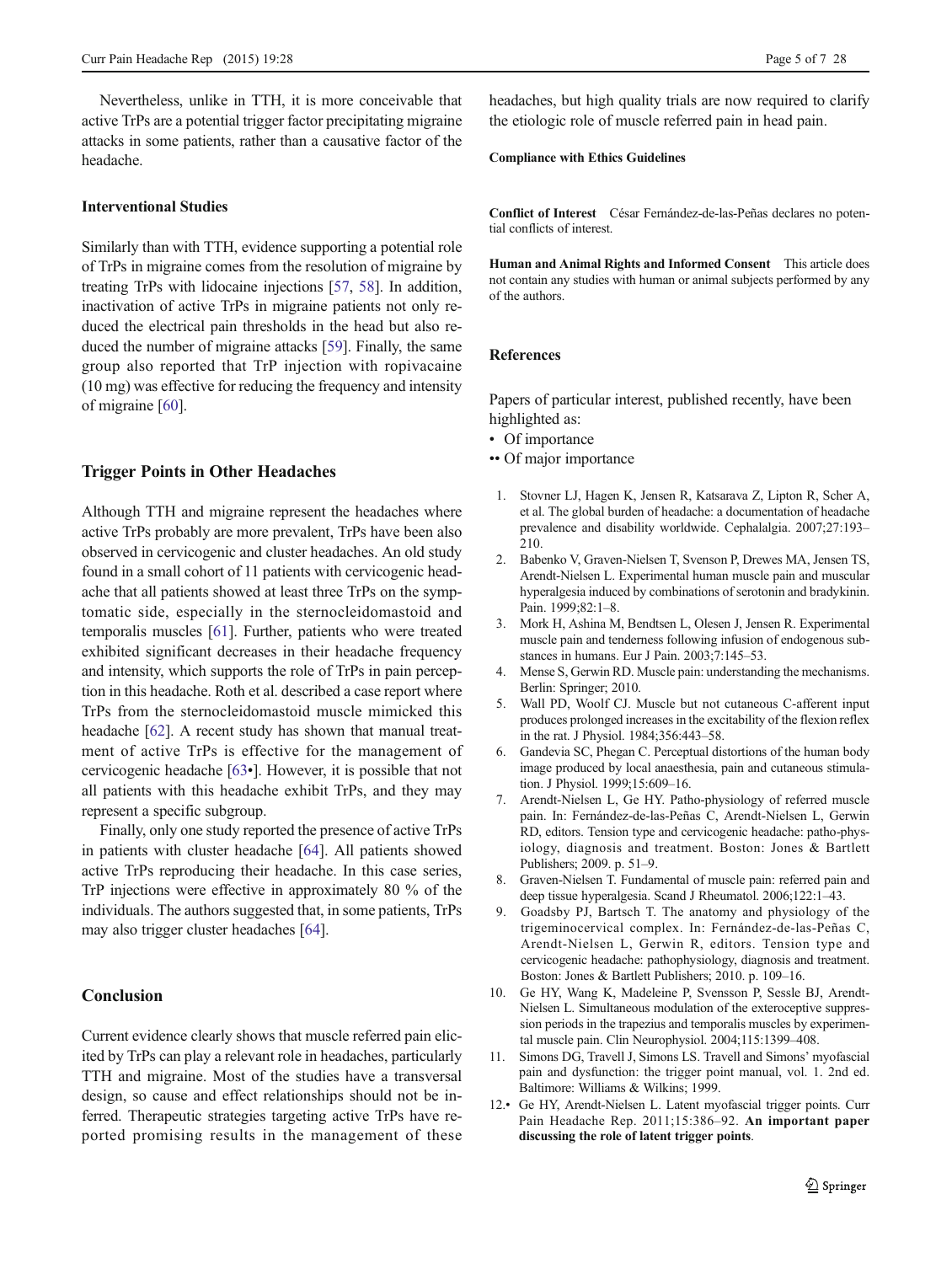- <span id="page-5-0"></span>13.• Celik D, Mutlu EK. Clinical implication of latent myofascial trigger point. Curr Pain Headache Rep. 2013;17:353. Another relevant paper discussing the clinical role of latent trigger points.
- 14. Shah JP, Phillips TM, Danoff JV, Gerber L. An in vivo microanalytical technique for measuring the local biochemical milieu of human skeletal muscle. J Appl Physiol. 2005;99:1977–84.
- 15. Shah JP, Danoff JV, Desai MJ, Parikh S, Nakamura LY, Phillips TM, et al. Biochemicals associated with pain and inflammation are elevated in sites near to and remote from active myofascial trigger points. Arch Phys Med Rehabil. 2008;89:16–23.
- 16.•• Hsieh YL, Yang SA, Yang CC, Chou LW. Dry needling at myofascial trigger spots of rabbit skeletal muscles modulates the biochemicals associated with pain, inflammation, and hypoxia. Evid Based Complement Alternat Med. 2012;2012:342165. A determinant paper supporting the decrease of algogenic substances after dry needling.
- 17. Li LT, Ge HY, Yue SW, Arendt-Nielsen L. Nociceptive and nonnociceptive hypersensitivity at latent myofascial trigger points. Clin J Pain. 2009;25:132–7.
- 18. Wang YH, Ding X, Zhang Y, et al. Ischemic compression block attenuates mechanical hyperalgesia evoked from latent myofascial trigger point. Exp Brain Res. 2010;202:265–7.
- Kuan TS, Hong CZ, Chen JT, Chen SM, Chien CH. The spinal cord connections of the myofascial trigger spots. Eur J Pain. 2007;11: 624–34.
- 20. Srbely JZ, Dickey JP, Bent LR, Lee D, Lowerison M. Capsaicininduced central sensitization evokes segmental increases in trigger point sensitivity in humans. J Pain. 2010;11:636–43.
- 21. Xu YM, Ge HY, Arendt-Nielsen L. Sustained nociceptive mechanical stimulation of latent myofascial trigger point induces central sensitization in healthy subjects. J Pain. 2010;11:1348-55.
- 22. Niddam DM. Brain manifestation and modulation of pain from myofascial trigger points. Curr Pain Headache Rep. 2009;13:370– 5.
- 23. Fernández-de-las-Peñas C, Schoenen J. Chronic tension type headache: what's new? Curr Opin Neurol. 2009;22:254–61.
- 24.• Bendtsen L, Fernández-de-las-Peñas C. The role of muscles in tension-type headache. Curr Pain Headache Rep. 2011;15:451–8. A review discussing the role of muscle tissues in tension-type headache.
- 25. Marcus DA, Scharff L, Mercer S, Turk DC. Musculoskeletal abnormalities in chronic headache: a controlled comparison of headache diagnostic groups. Headache. 1999;39:21–7.
- 26. Fernández-de-las-Peñas C, Alonso-Blanco C, Cuadrado ML, Gerwin RD, Pareja JA. Trigger points in the suboccipital muscles and forward head posture in tension type headache. Headache. 2006;46:454–60.
- 27. Couppé C, Torelli P, Fuglsang-Frederiksen A, Andersen KV, Jensen R. Myofascial trigger points are very prevalent in patients with chronic tension-type headache: a double-blinded controlled study. Clin J Pain. 2007;23:23–7.
- 28. Fernández-de-las-Peñas C, Alonso-Blanco C, Cuadrado ML, Gerwin RD, Pareja JA. Myofascial trigger points and their relationship with headache clinical parameters in chronic tension type headache. Headache. 2006;46:1264–72.
- 29. Fernández-de-las-Peñas C, Ge H, Arendt-Nielsen L, Cuadrado ML, Pareja JA. The local and referred pain from myofascial trigger points in the temporalis muscle contributes to pain profile in chronic tension-type headache. Clin J Pain. 2007;23:786–92.
- 30. Fernández-de-las-Peñas C, Cuadrado ML, Gerwin RD, Pareja JA. Referred pain from the trochlear region in tension-type headache: a myofascial trigger point from the superior oblique muscle. Headache. 2005;45:731–7.
- 31. Fernández-de-las-Peñas C, Cuadrado ML, Gerwin RD, Pareja JA. Referred pain from the lateral rectus muscle in subjects with chronic tension type headache. Pain Med. 2009;10:43–8.
- 32. Ge HY, Wang Y, Fernández-de-las-Peñas C, Graven-Nielsen T, Danneskiold-Samsøe B, Arendt-Nielsen L. Reproduction of overall spontaneous pain pattern by manual stimulation of active myofascial trigger points in fibromyalgia patients. Arthritis Res Ther. 2011;13:R48.
- 33. Alonso-Blanco C, Fernández-de-las-Peñas C, Morales-Cabezas M, Zarco-Moreno P, Ge HY, Florez-García M. Multiple active myofascial trigger points reproduce the overall spontaneous pain pattern in women with fibromyalgia and are related to widespread mechanical hypersensitivity. Clin J Pain. 2011;27:405–13.
- 34. Fernández-de-las-Peñas C, Ge H, Arendt-Nielsen L, Cuadrado ML, Pareja JA. Referred pain from trapezius muscle trigger point shares similar characteristics with chronic tension type headache. Eur J Pain. 2007;11:475–82.
- 35. Fernández-de-las-Peñas C, Alonso-Blanco C, Cuadrado ML, Pareja JA. Myofascial trigger points in the suboccipital muscles in episodic tension type headache. Man Ther. 2006;11:225–30.
- 36. Fernández-de-las-Peñas C, Cuadrado ML, Pareja JA. Myofascial trigger points, neck mobility and forward head posture in episodic tension type headache. Headache. 2007;47:662–72.
- 37. Sohn JH, Choi H, Lee S, Jun A. Differences in cervical musculoskeletal impairment between episodic and chronic tension-type headache. Cephalalgia. 2010;30:1514–23.
- 38.•• Alonso-Blanco C, de-la-Llave-Rincón AI, Fernández-de-las-Peñas C. Muscle trigger point therapy in tension-type headache. Expert Rev Neurother. 2012;12:315–22. An updated review on the role of trigger points in tension-type headache.
- 39. Von Stülpnagel C, Reilich P, Straube A, et al. Myofascial trigger points in children with tension-type headache: a new diagnostic and therapeutic option. J Child Neurol. 2009;24:406–9.
- 40. Fernández-de-las-Peñas C, Fernández-Mayoralas DM, Ortega-Santiago R, Ambite-Quesada S, Palacios-Ceña D, Pareja JA. Referred pain from myofascial trigger points in head and neckshoulder muscles reproduces head pain features in children with chronic tension type headache. J Headache Pain. 2011;12:35–43.
- 41. Alonso-Blanco C, Fernández-de-las-Peñas C, Fernández-Mayoralas DM, de-la-Llave-Rincón AI, Pareja JA, Svensson P. Prevalence and anatomical localization of muscle referred pain from active trigger points in head and neck musculature in adults and children with chronic tension-type headache. Pain Med. 2011;12:1453–63.
- 42.•• Abboud J, Marchand AA, Sorra K, Descarreaux M. Musculoskeletal physical outcome measures in individuals with tension-type headache: a scoping review. Cephalalgia. 2013;33: 1319–36. An excellent review summarizing the relevance of musculoskeletal disorders in tension type headache.
- 43. Fernández-de-las-Peñas C, Cuadrado ML, Arendt-Nielsen L, Simons DG, Pareja JA. Myofascial trigger points and sensitization: an updated pain model for tension-type headache. Cephalalgia. 2007;27:383–93.
- 44. Moraska A, Chandler C. Changes in clinical parameters in patients with tension-type headache following massage therapy: a pilot study. J Man Manip Ther. 2008;16:106–12.
- 45.•• Moraska AF, Stenerson L, Butryn N, Krutsch JP, Schmiege SJ, Mann JD. Myofascial trigger point-focused head and neck massage for recurrent tension-type headache: a randomized, placebocontrolled clinical trial. Clin J Pain. 2015;31:159–68. The first randomized controlled trial investigating the effects of trigger point therapy in tension-type headache.
- 46. Ghanbari A, Rahimijaberi A, Mohamadi M, Abbasi L, Sarvestani FK. The effect of trigger point management by positional release therapy on tension type headache. Neurorehabilitation. 2012;30: 333–9.
- 47. Fernández-de-las-Peñas C, Cleland JA, Cuadrado ML, Pareja J. Predictor variables for identifying patients with chronic tension type